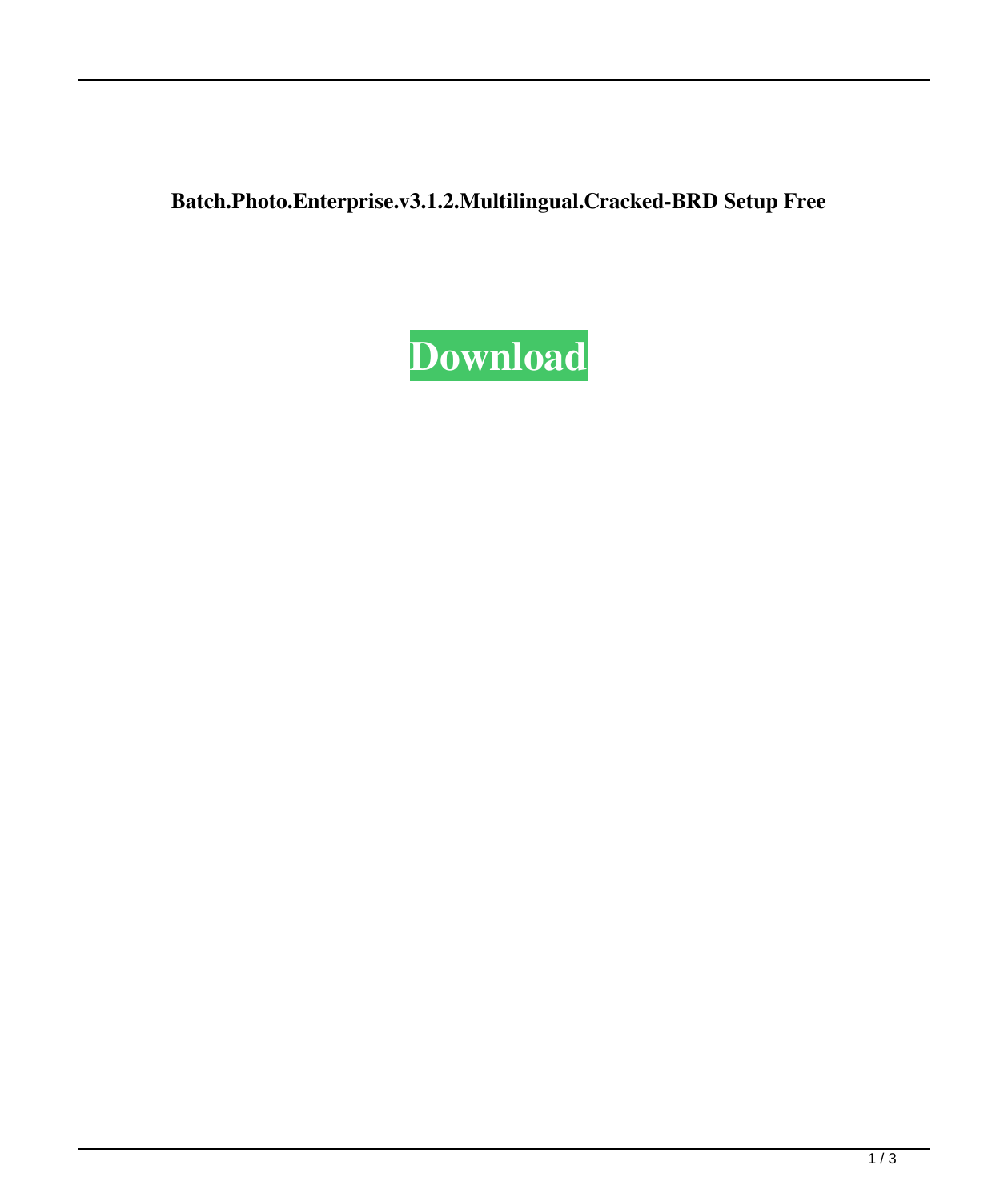THLUG The Land's Heavyweight Bit Torrenting Guide. --> New Installations of the VirusTotal Services for 2018/2019/2020 Q: How to implement a singleton class in c# I have this doubt for a while now, could someone help me about this please? I am currently learning c# and I have my first project for school, and I was wondering, how I could implement my own singleton class for  $c#$ , to use throughout the whole program. A: When I was learning to program my first "big" project, which was a very simple multiplayer chess game, I didn't need a singleton. I had a class Chess which stored game state and methods to update the game state, the first class that I had to make was a new instance of the Chess class, which I called a "chess" variable, and each time the game played I would update it's state. I didn't understand what a singleton is, but I think it's something like a single instance of a class. So, I'd do something like public class Chess { //Any state fields that I might need. public int BoardWidth {get;set;} public int BoardHeight {get;set;} public string BoardBoard {get;set;} public IList Player {get;set;} public Chess(int boardWidth, int boardHeight, string boardBoard) {